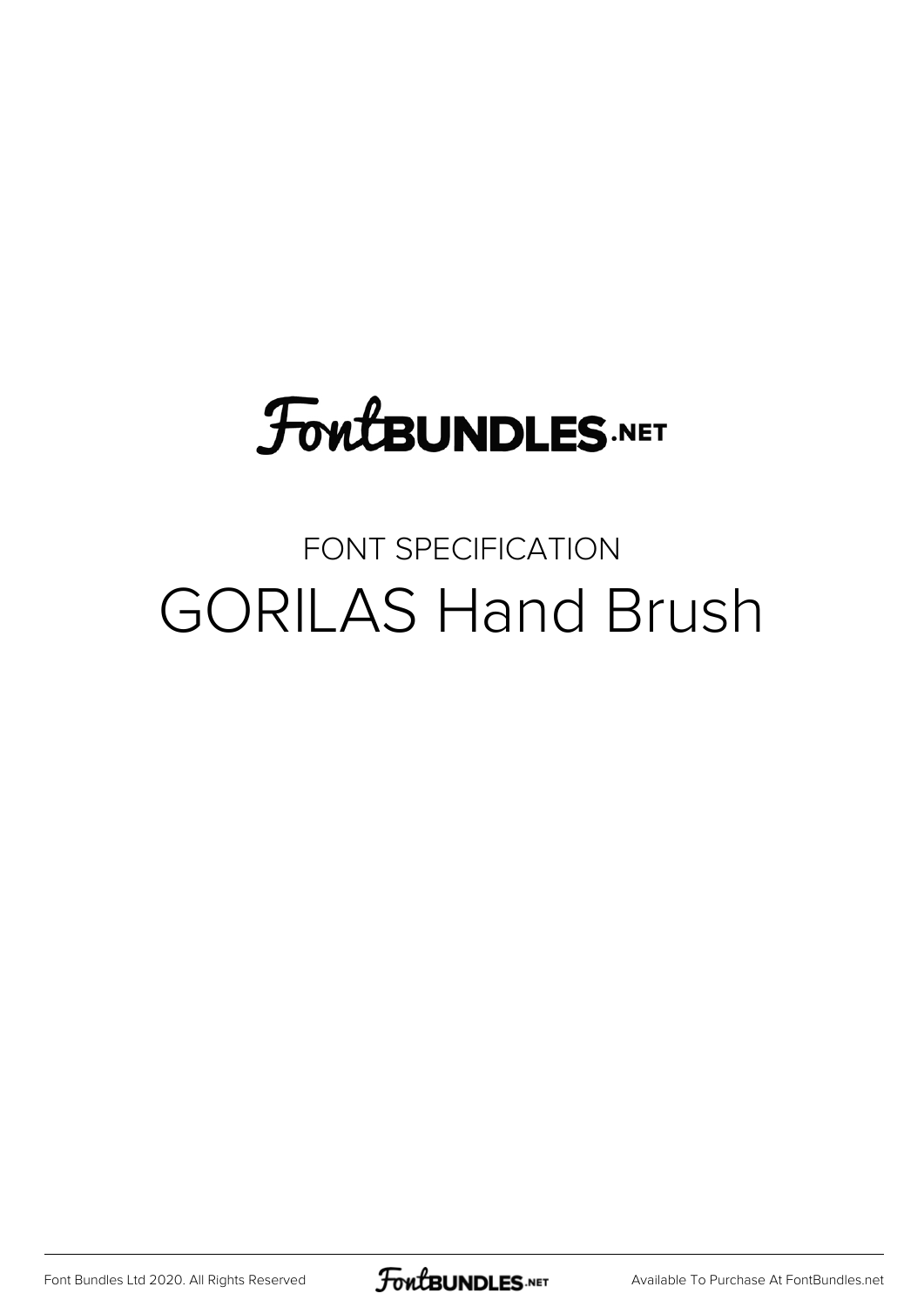## **GORILAS - Regular**

**Uppercase Characters** 

ABCDEFGHIJKLMNOPQRS TUVWXYZ

Lowercase Characters

ABCDEFGHIJKLMNOPQRS TUVWXYZ

**Numbers** 

0223456789

Punctuation and Symbols

% &  $\begin{array}{ccc} e & e \\ e & \end{array}$  $\mathbb{Z}$  $\mathcal A$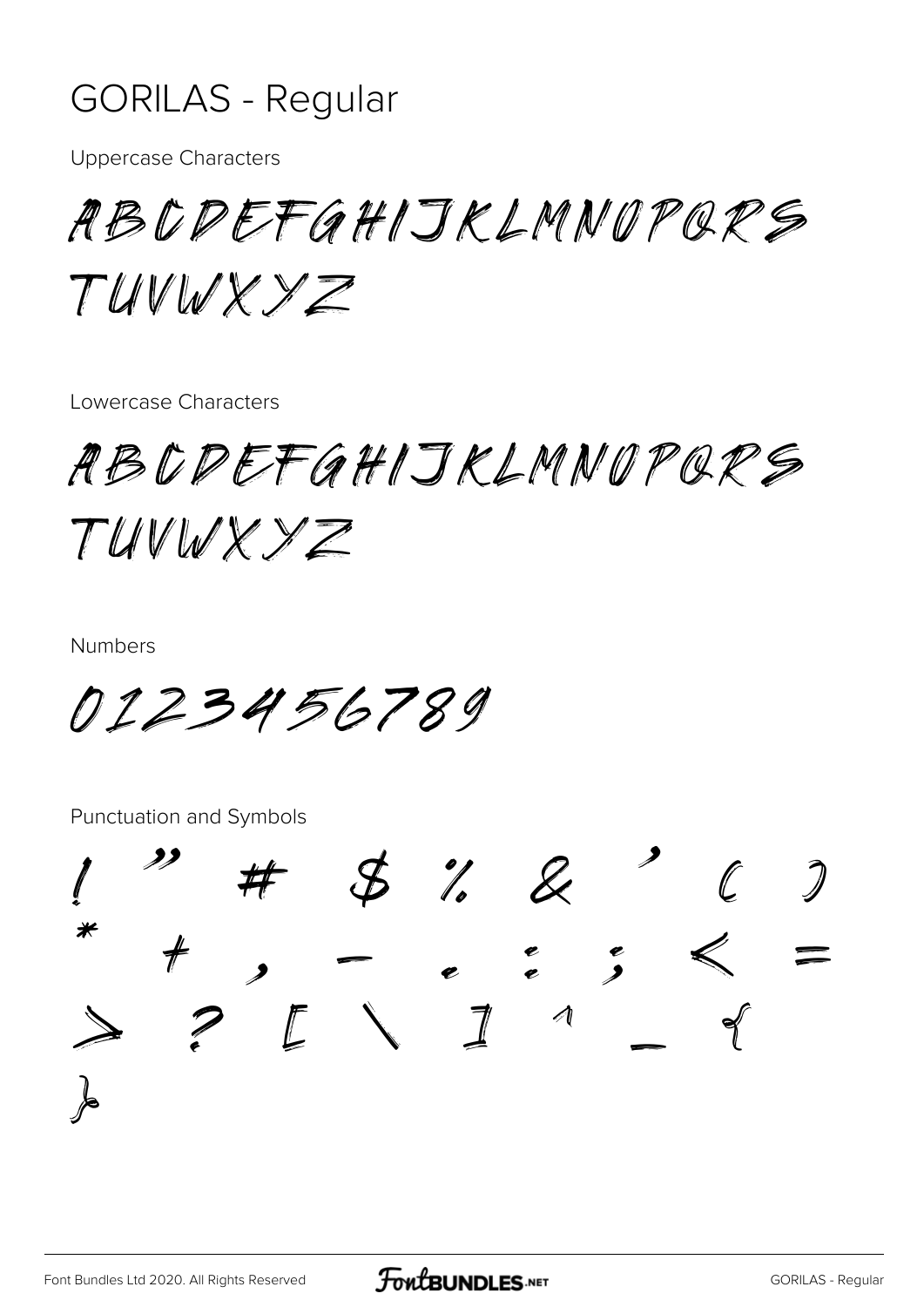All Other Glyphs

 $\mathcal{Z}$ TILY

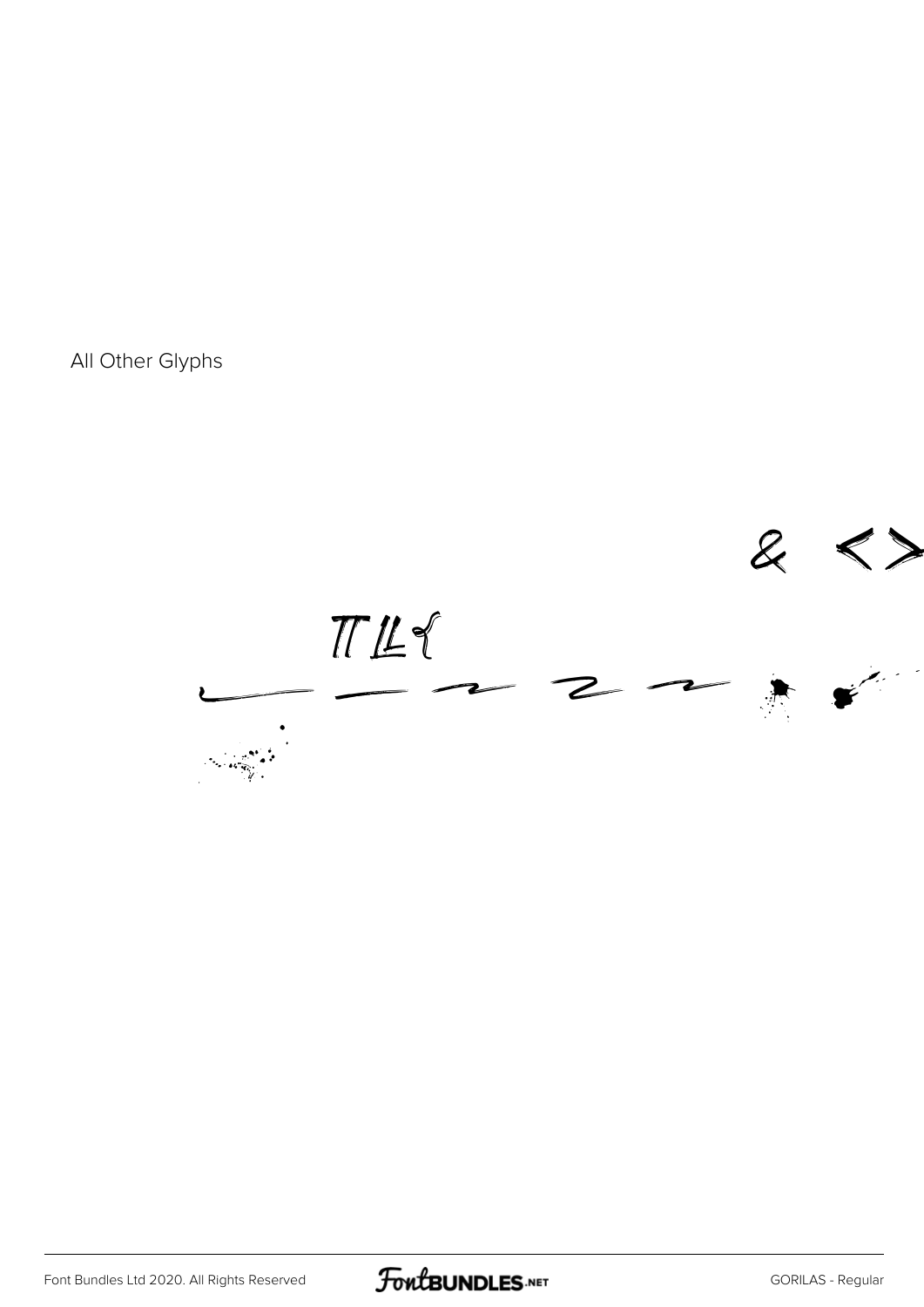